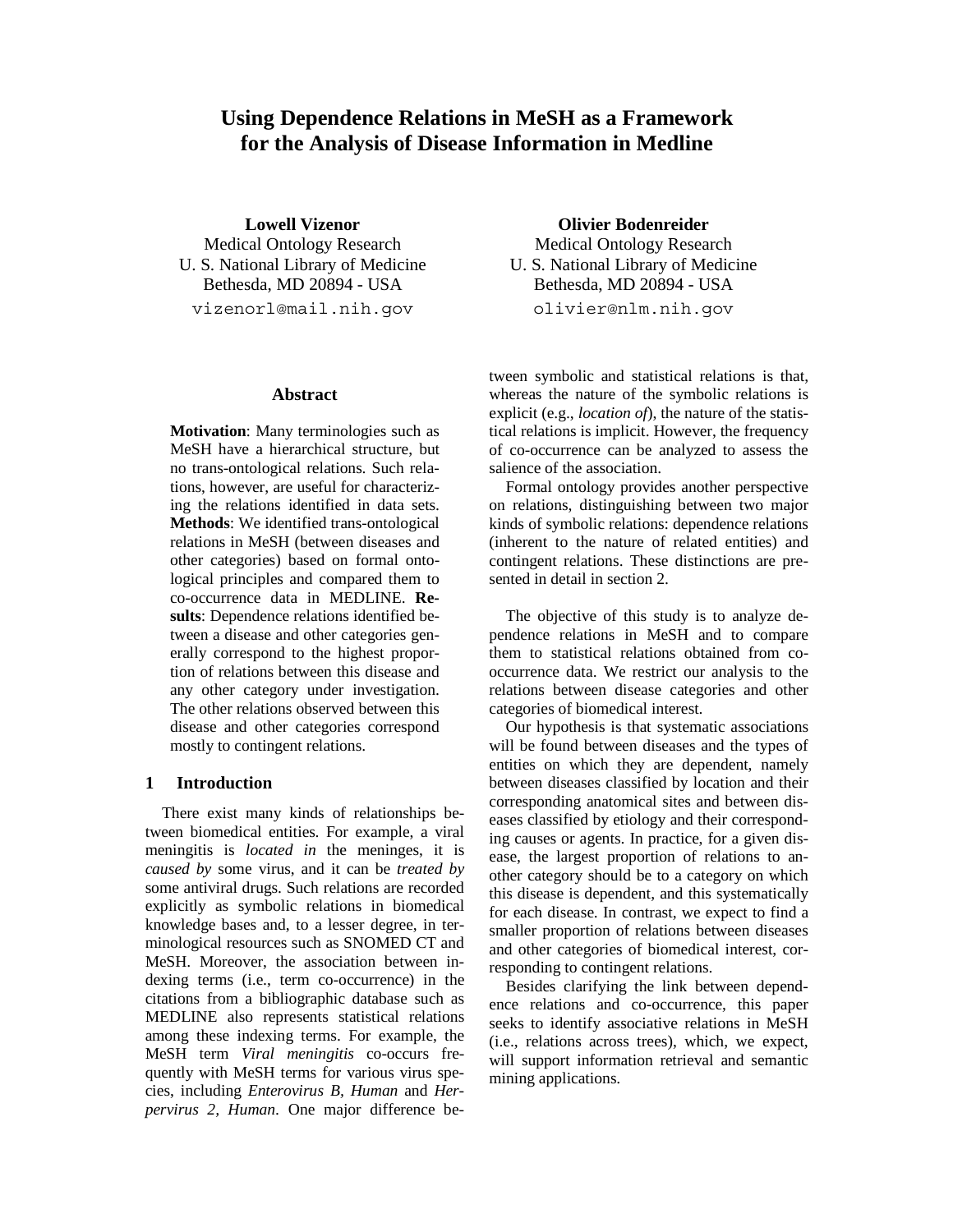### **2 Background**

### **2.1 Relations in Biomedicine**

Broadly speaking, there are two types of meaningful relations that hold between biomedical classes. First, there are those relations in which every instance of a class is related to some instance of another class. For example, *every* instance of protein synthesis is (necessarily) related to *some* strand of mRNA.

Second, there are those relations in which only some instances of a class are related to some instances of another class. For example, *some* aspirin tablets are related to *some* headaches. Certainly, the relation between aspirin and headaches is important (the former alleviates the latter), but merely contingent.

Here, though, we will focus exclusively on one type of necessity relation, namely, the relation of ontological dependence. Briefly, an entity *A* is ontologically dependent on *B* if and only if *A* exists then *B* exists. Moreover, we are interested in dependence relations between what we refer to as biomedical continuants and biomedical processes. But before we can state these relations more precisely, we need to introduce some ontological distinctions.

#### **2.2 Formal-Ontological Distinctions**

All real world entities in the biomedical domain fall into one of two exclusive categories of continuant and process. Think of the difference between a human being and the event of losing weight. Informally, what changes (the human) is the continuant and the change itself (the weightloss event) is the process. More precisely, continuants are entities which continue to exist through time; they preserve their identity from one moment to the next even while undergoing a variety of different sorts of changes (Smith and Grenon 2004). Examples include molecules, cells, anatomical structures, and organisms.

*Processes* differ from continuants in several important respects. Most importantly, though, whereas continuants exist fully at a given time i.e. all their parts are present at a time processes never exist in full at a time; instead, they unfold through successive phases. Processes have a beginning, middle and end (Smith and Grenon 2004). Examples include cell division, ion transport, protein synthesis and respiration.

In addition to the distinction between continuants and processes, there is a distinction between independent and dependent continuants. *Independent continuants* (also sometimes called substances) are entities such as organisms, organs, cells and genes which do not require the existence of any other entity in order to exist. *Dependent continuants* (sometimes called accidents) are entities such as dispositions, functions, properties, qualities, roles and states. A dependent continuant is such as to be fully present at a given time, but nevertheless requires the existence of some independent continuant in order to exist.

Likewise, every process depends for its existence on some (independent) continuant. So, for example, *every* instance of photosynthesis (process) depends on *some* instance of chlorophyll (continuant).

The ontological categories of continuant and process provide a basis for the distinction between *intra-ontological relations* and *transontological relations* (Grenon, Smith and Goldberg 2004; Smith and Grenon 2004; Rosse et al. 2005). Examples of intra-ontological relations are *subsumption* (the relation of one class being wholly included in another), *instantiation* (the relation between an individual [or instance] and a universal [or class]) and *meronomy* (the partwhole relation). These relations are always restricted to a given ontological category. A sound ontological principle for the construction of hierarchies is that all the classes employed should belong to one and only one of these categories. So, no continuant has a process as a part and vice versa. Similarly, no continuant is a subclass of a process and conversely. Trans-ontological relations are those sorts of relations that transcend the ontological divide between the formal ontological categories of continuant and process and are just those ontological dependence relations that hold between continuants and processes.

### **2.3 Dependence Relations between Biomedical Continuants and Processes**

Think of the relation between the process of cell transport and the cell that participates in this process. Without the cell there is no cell transport. What is more, every instance of the processual class *cell transport* is ontologically dependent on some instance of the continuant class *cell*. *Participation* is the relation that holds between any continuant that is involved in some form or another in a process. Examples of participation include (Smith et al. 2005):

*death has\_participant organism breathing has\_participant thorax*.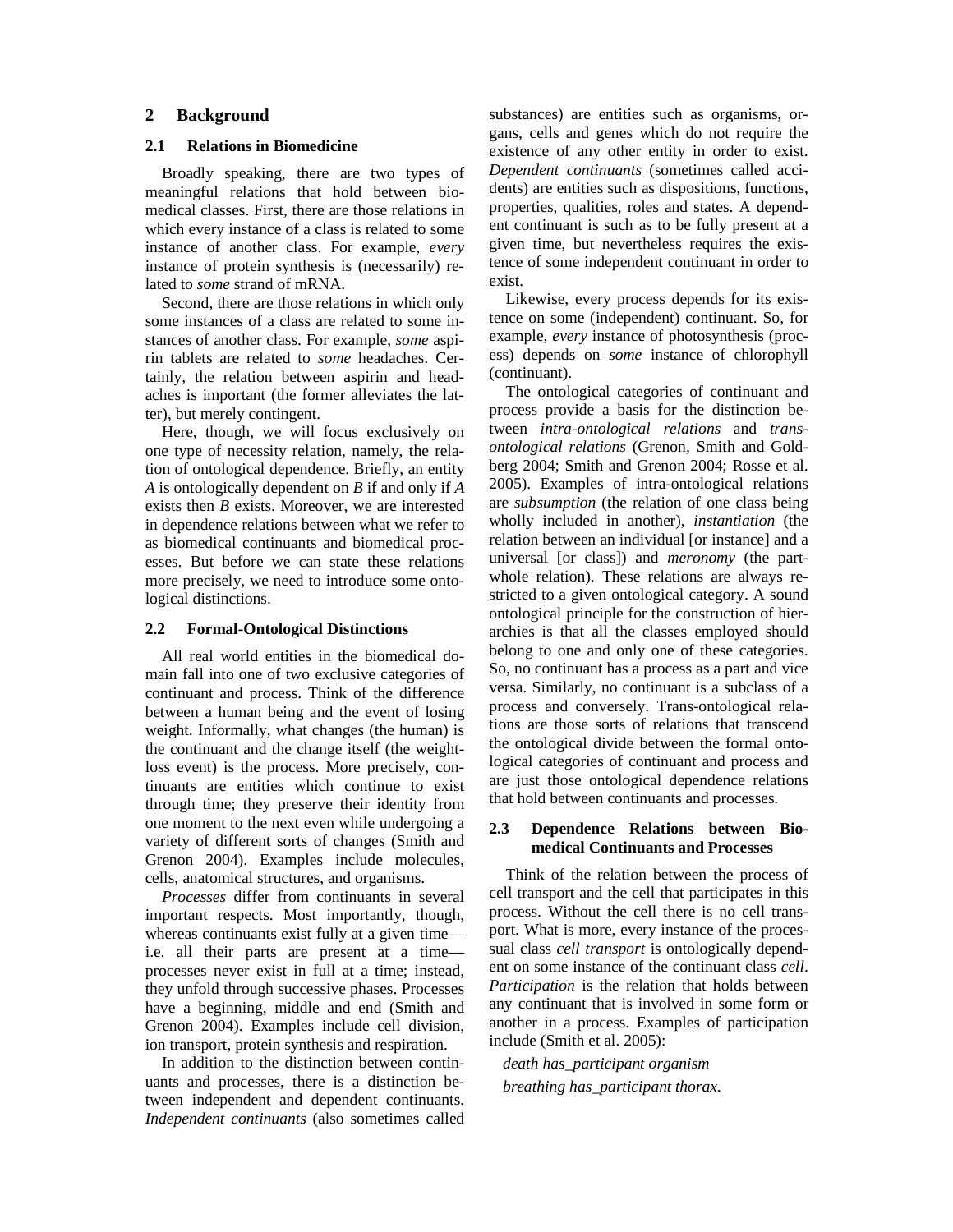In what follows, we focus on the (implicit) participation relations in MeSH between processual diseases classified in terms of the anatomical structure or bodily system in which they are located.

(Smith and Grenon 2004) note that special types of participation relations can be distinguished according to whether a continuant is agent or patient in a process. In the case of *disease D has\_participant anatomical structure S*, the continuant *S* is a patient in the process *D*. In other words, *S passively participates in D*.

But there are also cases where the continuant is an agent in the process. That is, *C actively participates in P.* For example, a pathogen actively participates in (i.e. is the cause of) a pathological process. We refer to relations of active participation as *has\_agent*.

These relations are defined more formally in (Smith et al. 2005) as follows:

*p* **has\_participant**  $c$  **at**  $t - a$  primitive relation between a process (*p*), continuant (*c*), and a time (*t*)

*p* **has\_agent**  $c$  **at**  $t - a$  primitive relation between a process  $(p)$ , a continuant  $(c)$  and a time (*t*) at which the continuant is causally active in the process.

Note that these relations are defined at the level of *instances*. Because terminologies such as MeSH contain essentially names for biomedical classes, we are primarily interested in relations between *classes*. (Smith et al. 2005) define the class-level counterparts of these relations as follows:

*P has\_participant C* = [definition] for all *p*, if *Pp* then there is some *c*, *t* such that *Cct* and *p* **has\_participant** *c* **at** *t*

*P* has agent  $C = [definition]$  for all *p*, if *Pp* then there is some *c*, *t* such that *Cct* and *p* **has\_agent** *c* **at** *t*

(where  $P_p$  reads  $p$  is an instance of processual class *P* and *Cct* reads *c* is an instance of continuant class *C* at time *t*).

# **2.4 Statistical Relations**

In probability theory, two events  $E_1$  and  $E_2$  are independent when the probability of occurrence of the two events simultaneously,  $P(E_1 \cap E_2)$ , is not greater than the product of the probabilities of occurrence for each event,  $P(E_1)$ .  $P(E_2)$ . Conversely, when  $P(E_1 \cap E_2) > P(E_1)$ .  $P(E_2)$ ,  $E_1$  and  $E<sub>2</sub>$  are not independent. What we are interested in identifying here are pairs of "non-independent" MeSH terms, whose frequency of co-occurrence (i.e., simultaneous presence as indexing terms in a MEDLINE document) is higher than would be expected if the two terms had been used independently by the indexers.

# **3 Materials**

# **3.1 MeSH**

The Medical Subject Headings (MeSH®) is the controlled vocabulary used by the National Library of Medicine (NLM) for indexing articles from 4,800 of the world's leading biomedical journals for the MEDLINE/PubMED® database. The MeSH thesaurus is organized in 16 tree-like hierarchies. Examples of top-level categories in MeSH include *Anatomy*, *Organisms* and *Diseases*. Hierarchical relations among MeSH descriptors are indicated by tree numbers assigned to the descriptors. For example, the tree number **C05**.550 indicates that *Joint Diseases* is a descendant of *Musculoskeletal Diseases* [C05] in the C tree (*Diseases*). The 2004 version of MeSH is used in this study and comprises 22,658 descriptors.

# **3.2 MEDLINE**

MEDLINE® is NLM's premier bibliographic database that contains approximately 13 million references to journal articles in life sciences with a concentration on biomedicine. MEDLINE citations are indexed manually using MeSH as a controlled vocabulary. Descriptors denoting the central topic of an article are indicated with a star. In this study, the co-occurrence of MeSH descriptors is restricted to co-occurrence between starred descriptors. In order to focus on salient associations, only those pairs of MeSH descriptors co-occurring at least 10 times in our collection are considered. The set of MEDLINE citations used in this study contains 385,642 citations and consists of the citations entered in MEDLINE and completed (indexed) between December 2003 and November 2004. Of these, we discarded 151 citations with no descriptor indicating a central topic, retaining a total of 385,491 citations. 20,085 distinct MeSH descriptors were used to index these citations, resulting in 1,378,027 citation-descriptor associations.

# **4 Methods**

# **4.1 Identifying Dependence Relations**

In this part of our study, we identify dependence relations across hierarchies manually, by examining the top-level categories in MeSH in the light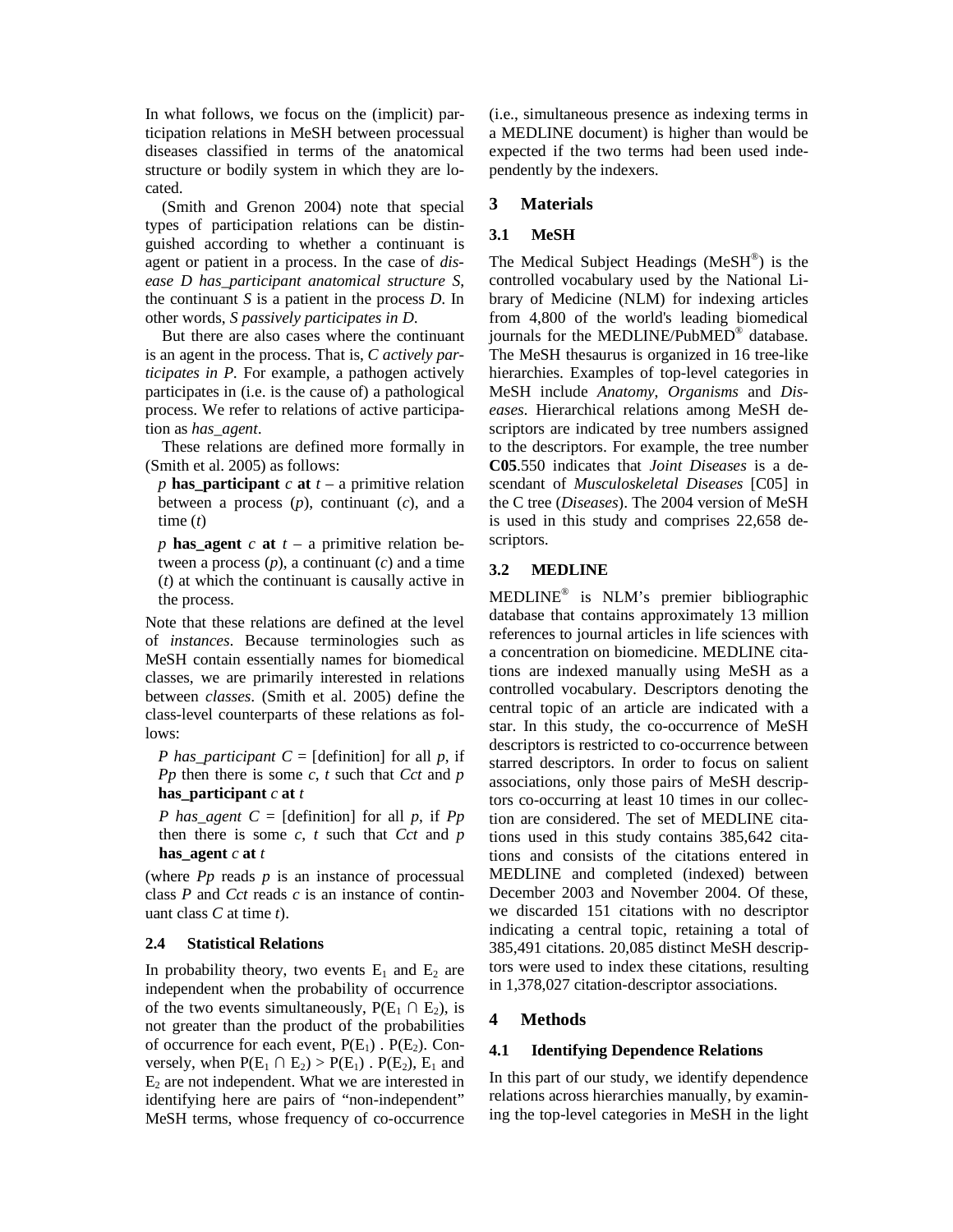of both the formal ontological principles presented earlier and domain knowledge. We focus on relations between diseases and other categories, distinguishing between dependence and contingent relations. Moreover, we restrict our study to those diseases that are best understood as pathological processes. Note that not all diseases are processes. Think, for example, of velocardiofacial syndrome.

The first step, then, is to identify those MeSH disease descriptors that can be interpreted as a pathological process. For this reason we omit *Neoplasms* [C04], which is a term that refers to pathological continuants (i.e, tumors). The second step involves identifying the biological continuants that participate (actively or passively) in these pathological processes. Once we identify the dependence relations that exist between diseases and other categories we contrast these relations with contingent relations.

#### **4.2 Identifying Statistical Relations**

For a given pair of MeSH terms (*A*,*B*), information about their association in documents can be summarized in a two-way contingency table and analyzed statistically (Agresti 1996):

 $n_{AB}$ , the number of documents indexed with both term *A* and term *B*

 $n_{Ab}$ , the number of documents indexed with term *A* but not term *B*

 $n_{aB}$ , the number of documents indexed with term *B* but not term *A*

 $n_{ab}$ , the number of documents indexed with neither term *A* or term *B*

In order to evaluate the statistical significance of the association between two MeSH terms, we use the likelihood ratio test (also called G-test or Gsquare test). The  $G<sup>2</sup>$  statistic compares the maximum of the likelihood function under two circumstances: 1) under the hypothesis of independence and 2) under the general, observed conditions. The  $G<sup>2</sup>$  statistic does not have the minimum expected frequency requirements imposed by the chi-square test. However, for the  $G<sup>2</sup>$ statistic to be computed, all observed frequencies must be greater than 0.

Because this study focuses on transontological relations, statistically significant associations between MeSH terms are restricted to those pairs (*A*,*B*) where *A* and *B* belong to different MeSH hierarchies (e.g., between a disease in the C tree and an organism in the B tree).

Finally, in order to amplify the relations between disease categories and other categories in MeSH, the frequencies of co-occurrence are aggregated upwards, more precisely up to the second level of MeSH hierarchies. For example, the frequency of co-occurrence between *Cholera* [**C01**.252.400.959.347] and *Vibrio clolerae* [**B03**.440.450.900.859.225] is recorded as cooccurrence between *Bacterial Infections and Mycoses* [C01] and *Bacteria* [B03]. For those terms linked to more than one high-level category (e.g., *Lung Neoplasms*, linked to both *Neoplasms* [C04] and *Respiratory Tract Diseases*  [C08]), the frequency of co-occurrence is divided among the corresponding high-level categories during the aggregation process, so as to avoid double-counting pairs.

#### **5 Results**

### **5.1 Expected Dependence Relations**

Examples of dependence relations identified based on formal ontological principles among disease categories and other high-level categories in MeSH are presented below. Table 1 presents *has\_participant* relations between pathological processes and anatomical entities, while Table 2 shows *has\_agent* relations between pathological processes and pathogens.

| <b>Pathological process</b>       | <b>Anatomical entity</b>    |
|-----------------------------------|-----------------------------|
| <b>Musculoskeletal Diseases</b>   | Musculoskeletal System      |
| Digestive System Diseases         | Digestive System            |
| Stomatognathic Diseases           | Stomatognathic System       |
| <b>Respiratory Tract Diseases</b> | <b>Respiratory System</b>   |
| Nervous System Diseases           | Nervous System              |
| <b>Eye Diseases</b>               | Sense Organs $(+)$          |
| Urological and Male Genital       | <b>Urogenital System</b>    |
| <b>Diseases</b>                   |                             |
| Female Genital Diseases and       | <b>Urogenital System</b>    |
| <b>Pregnancy Complications</b>    | <b>Embryonic Structures</b> |
| Cardiovascular Diseases           | Cardiovascular System       |
| Hemic and Lymphatic Dis-          | Hemic and Immune Sys-       |
| eases                             | tems                        |
| <b>Skin Diseases</b>              | <b>Integumentary System</b> |
| <b>Endocrine Diseases</b>         | <b>Endocrine System</b>     |

Table 1. Dependence relations of the type *has\_ participant* (between a pathological process and an anatomical entity).

| <b>Pathological Process</b> | Pathogen       |
|-----------------------------|----------------|
| <b>Bacterial Infection</b>  | Bacteria       |
| and Mycoses                 | Fungi          |
| <b>Virus Diseases</b>       | <b>Viruses</b> |
| Parasitic Diseases          | Animals $(+)$  |

Table 2. Dependence relations of the type *has\_agent* (between a pathological process and a pathogen).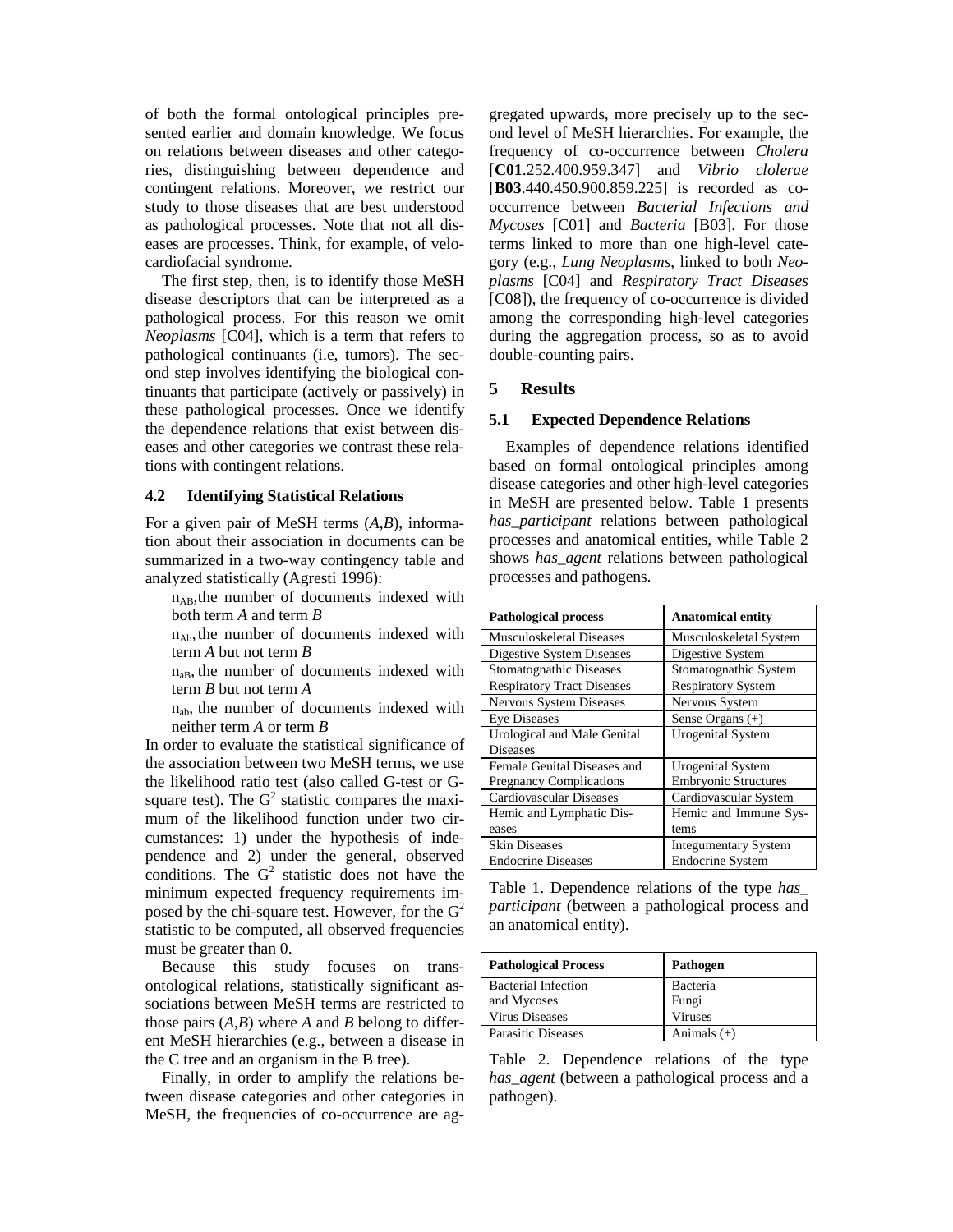The MeSH descriptors marked with plus sign (+) represent cases where the corresponding term is too far down on the tree to be recognized here. For example, *Parasitic Diseases has\_agent Animals* is true, but it would be more precise to say *has\_agent Parasites*, *Parasites* being a subcategory of *Animals*.

### **5.2 Statistical Relations**

25,376 pairs of co-occurring "starred" MeSH terms were extracted from the 385,491 citations in our 2004 MEDLINE set. The associations were statistically significant in all but 68 cases. Of these, 7,896 pairs of terms had a frequency of co-occurrence of at least 10 and were used in our analysis. In what follows, we report frequencies of co-occurrence after aggregation to the first subdivision of the MeSH trees, with emphasis on the associations between disease categories and other categories (6525 pairs).

Table 3 shows the number of associations between a given disease category and all other categories. Remarkably, for each disease category, there is generally one subcategory of the *Anatomy* and *Organisms* trees accounting for highest number of associations between this disease and other categories (e.g., between *Cardiovascular Diseases* and *Cardiovascular System*). Exceptions include *Neoplasms* [C04], *Congenital, Hereditary, and Neonatal Diseases and Abnormalities* [C16], *Endocrine Diseases* [C19] and *Immunologic Diseases* [C20].

Similarly, most *Anatomy* and *Organisms* categories are preferentially associated with one disease category. In contrast, other categories are frequently associated with most disease categories, but not one in particular, including *Pathological Conditions, Signs and Symptoms* [C23], *Amino Acids, Peptides, and Proteins* [D12], *Diagnosis* [E01], *Therapeutics* [E02] and *Surgical Procedures, Operative* [E04].

# **6 Discussion**

# **6.1 Findings**

Our hypothesis, i.e., that dependence relations are systematically corroborated by co-occurrence relations, has been for the most part verified in this experiment. In fact, among the 15 dependence relations identified between diseases and other categories, 11 (73%) correspond to the highest proportions of relations between this disease and any other category under investigation. The most remarkable exception is probably *Neoplasms* [C04]. The top category related to *Neo-* *plasms* is *Amino Acids, Peptides, and Proteins* [D12], followed by *Surgical Procedures, Operative* [E04], which both correspond to contingent rather than dependence relations. As already mentioned*,* tumors are independent continuants, which helps to explain why there is not one particular category on which they depend. For *Endocrine Diseases* [C19], other dependence relations not studied here (namely to hormones) seem stronger than the dependence relation to *Endocrine System* [A06].

In some cases (e.g., *Otorhinolaryngologic Diseases* [C09]), the highest proportion of relations does not correspond to anatomical structures as expected, but to *Surgical procedures, Operative* [E04]. In fact, there is no such thing as an "otorhinolaryngologic system" and the corresponding anatomical structures (i.e., ear, nose and throat) are categorized in MeSH under *Respiratory System* [A04] and *Sense Organs* [A09]. These two categories, when taken together, correspond indeed to the highest proportion of relations for *Otorhinolaryngologic Diseases*. The same observation applies to groupings such as *Female Genital Diseases and Pregnancy Complications*, associated with *Urogenital System* and *Embryonic Structures*.

Of note, in most cases, each independent continuant such as anatomical entities and organisms is also preferentially associated with one disease category: the process which depends on this continuant. Exceptions include *Tissues* [A10], *Cells* [A11] and *Fluids and Secretions* [A12], all associated with several diseases. Finally, as expected, categories other than that predominantly associated with a disease generally stand in a contingent rather than dependence relation with this disease.

# **6.2 Significance**

At first glance, the relations identified between diseases on the one hand and anatomical entities and organisms on the other appear essentially trivial. In fact, the curators of MeSH seem to purposely maintain a parallel in the names of these high-level descriptors (e.g., Virus Diseases / Viruses). However, none of the approaches to identifying relations presented in this study relies on the lexical properties of MeSH terms. Identifying dependence relations entirely relies on formal ontological principles and domain knowledge. The statistical relations were computed from MeSH identifiers rather than names. Moreover, relations between *Mycoses* and *Fungi* and between *Skin Diseases* and *Integumentary Sys-*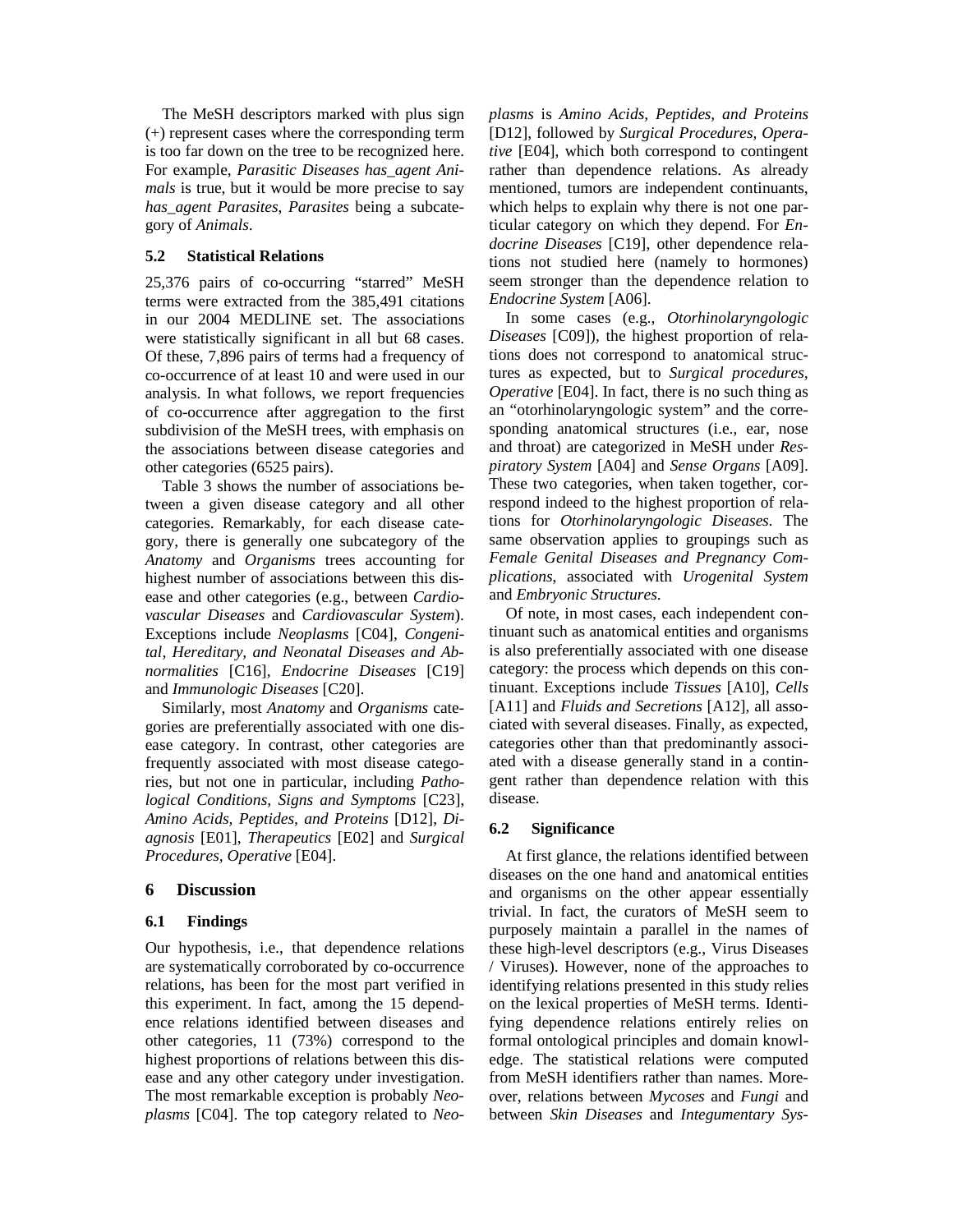*tem* could probably not have been discovered by lexical analysis of the terms.

### **6.3 Limitations**

For practical reasons, this statistical analysis is limited to co-occurrence data extracted from a subset of MEDLINE selected somewhat arbitrarily. The results would need to be confirmed on a larger subset.

Analogously, the statistical analysis of coocurrence data is the only technique used for identifying associations between MeSH terms in this study. Other techniques such as a vector space model and association rule mining could also be used and may yield different results (Bodenreider, Aubry and Burgun 2005). Our hypothesis should be tested against these different techniques as well.

Finally, we chose to amplify the results by aggregating frequencies of co-occurrence to the top-level categories in MeSH. While useful for this purpose, the aggregation prevented us from identifying fine associations. For example, as mentioned earlier, *Parasitic Diseases* [C03] is associated with *Animals* [B01], rather than *Parasites* [B01.500.714].

### **6.4 Applications**

**Semantic mining**. The purpose of semantic mining is to identify and characterize the relations among entities of interest in a given domain. The statistical associations identified by most data mining techniques have to be characterized semantically in order to fully interpret the dataset. While this elucidation process is often part of the interpretation of the data, we argue that identifying dependence relations *a priori* may provide a useful framework for interpreting the relations discovered in a dataset.

**Terminology creation and maintenance**. Terminologies such as MeSH are built manually by experts and the relations explicitly represented in MeSH are limited to organizing descriptors in hierarchies. We showed that the approaches proposed in this paper can help identify and partially characterize trans-ontological relations. Representing dependence relations explicitly would undoubtedly facilitate terminology maintenance. Such relations could, for example, inform the MeSH editing environment that the modification of a descriptor must trigger the review of all descriptors standing in a dependence relation with the modified descriptor.

### **6.5 Generalizability**

**To other subdomains**. This study was purposely limited to the relations between diseases and other categories. As mentioned earlier, many other categories are involved in dependence relations. Namely, all processes, not only pathological processes such as diseases, are dependent on some continuant. Physiology, for example, is a subdomain where many dependence relations can be identified.

**To other terminologies**. Similar to MeSH in many respects is the Gene Ontology™ (GO), a controlled vocabulary used to annotate (i.e., index) gene products across various model organisms. No trans-ontological relations are currently represented explicitly in GO. We showed in previous work that the approaches proposed in this paper would be applicable to GO as well (Bodenreider et al. 2005). While the statistical analysis of co-occurrence data requires a dataset, the formal ontological analysis can be applied to any terminology.

# **Acknowledgments**

This research was supported in part by the Intramural Research Program of the National Institutes of Health (NIH), National Library of Medicine (NLM). This work was done while Lowell Vizenor was a visiting fellow at the Lister Hill National Center for Biomedical Communications, NLM, NIH. Our thanks go to Jim Mork and Kelly Zeng who helped extract the set of MEDLINE citations.

# **References**

- Agresti, A. 1996. *An introduction to categorical data analysis*. New York: Wiley.
- Bodenreider, O., Aubry, M. and Burgun, A. 2005. Nonlexical approaches to identifying associative relations in the gene ontology. In R. B. Altman, A. K. Dunker, L. Hunter, T. A. Jung and T. E. Klein (eds.). *Pacific symposium on biocomputing 2005*, pp. 91-102. World Scientific.
- Grenon, P., Smith, B. and Goldberg, L. 2004. Biodynamic ontology: Applying BFO in the biomedical domain. In D. M. Pisanelli (ed.). *Ontologies in medicine*, pp. 20-38. Amsterdam: IOS Press.
- Rosse, C., Kumar, A., Mejino, J. L. V., Cook, D. L., Detwiler, L. T. and Smith, B. 2005. A strategy for improving and integrating biomedical ontologies. *Proc AMIA Symp*: 639-643.
- Smith, B., Ceusters, W., Klagges, B., Kohler, J., Kumar, A., Lomax, J., Mungall, C., Neuhaus, F., Rector, A. L. and Rosse, C. 2005. Relations in biomedical ontologies. *Genome Biol* 6(5): R46.
- Smith, B. and Grenon, P. 2004. The cornucopia of formal ontological relations. *Dialectica* 58(3): 279-296.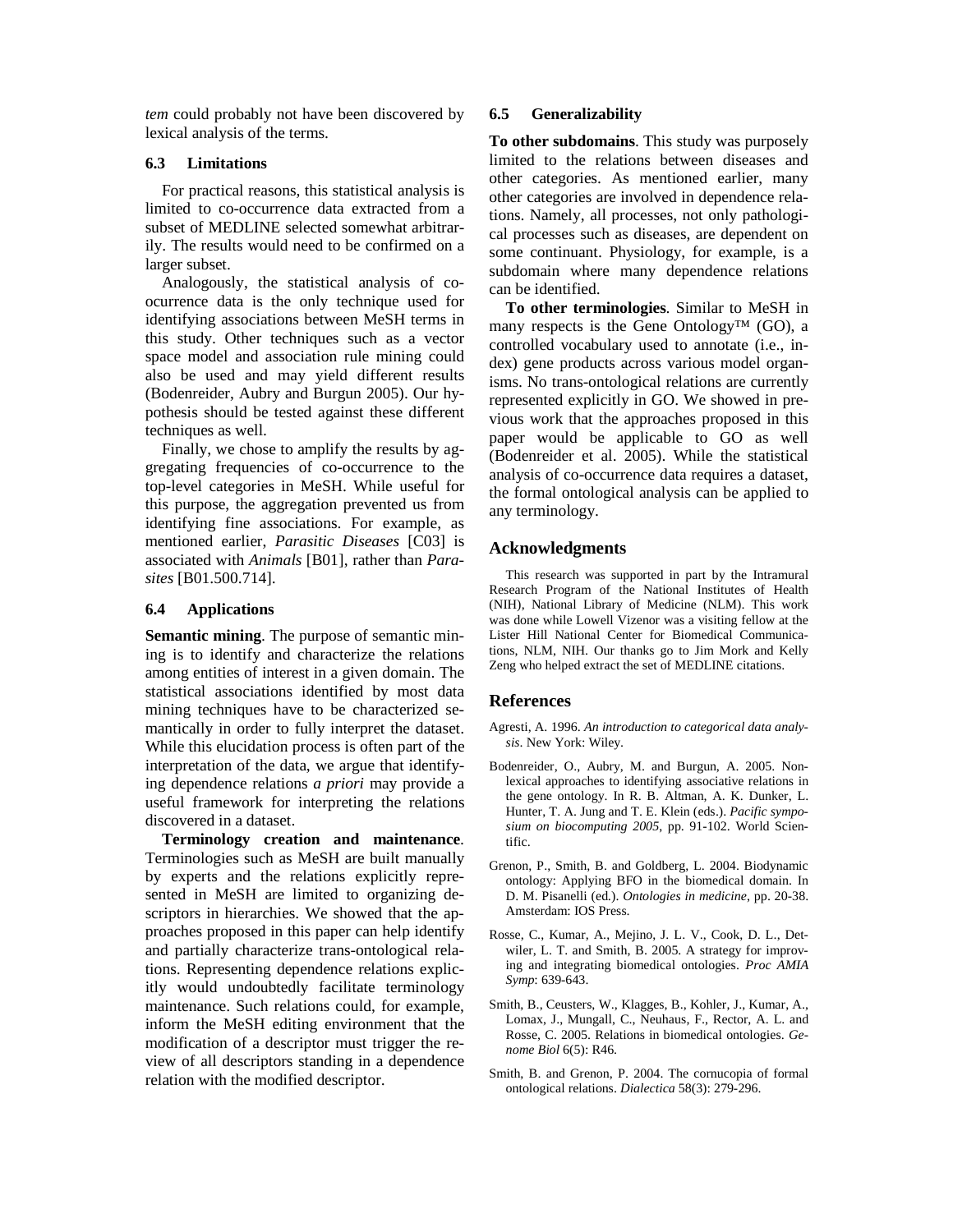|                 |                                                                             | CO <sub>1</sub>                        | CO <sub>2</sub> | CO <sub>3</sub>            | CO <sub>4</sub> | C <sub>05</sub> | C06                           | C <sub>07</sub>            | C <sub>08</sub>                  | CO <sub>9</sub>                     | C <sub>10</sub>               | C <sub>11</sub> | C <sub>12</sub>                                                        | C <sub>13</sub>                                      | C <sub>14</sub>          | C <sub>15</sub>            | C16                                                                                     | C <sub>17</sub>                                            | C <sub>18</sub>                           | C <sub>19</sub>    | C <sub>20</sub>      | C <sub>21</sub>                               | C <sub>22</sub>    | F <sub>03</sub>     |                |
|-----------------|-----------------------------------------------------------------------------|----------------------------------------|-----------------|----------------------------|-----------------|-----------------|-------------------------------|----------------------------|----------------------------------|-------------------------------------|-------------------------------|-----------------|------------------------------------------------------------------------|------------------------------------------------------|--------------------------|----------------------------|-----------------------------------------------------------------------------------------|------------------------------------------------------------|-------------------------------------------|--------------------|----------------------|-----------------------------------------------|--------------------|---------------------|----------------|
|                 |                                                                             | and<br>Bacterial Infections<br>Mycoses | Virus Diseases  | eases<br>Dise<br>Parasitic | Neoplasms       | Musculoskeletal | System<br>gestive<br>Diseases | Stomatognathic<br>Diseases | Tract<br>Respiratory<br>Diseases | Otorhinolaryngologic<br>E<br>Diseas | System<br>Diseases<br>Nervous | Diseases        | Male<br><b>Diseases</b><br>and<br>$\overline{a}$<br>Genital<br>Urologi | ه<br>Genital<br>Pregnancy<br>Complications<br>Female | Diseases<br>rdiovascular | Lymphatic<br>and<br>Hemic. | iseases<br>Hereditary,<br>Abnormalities<br>≏<br>$\overline{a}$<br>onat<br>genital<br>۰ě | Connective<br><b>iseases</b><br>ة<br>and<br>Tissue<br>Skin | Metabolic<br>and<br>Nutritional<br>Diseas | Endocrine Diseases | Immunologic Diseases | Origin<br>Environmental<br>৳<br>ers<br>isorde | Diseases<br>Animal | Disorders<br>Mental | TOTAL          |
|                 |                                                                             |                                        |                 |                            |                 | Dise            | ة                             |                            |                                  |                                     |                               | Eye             |                                                                        | and                                                  | లే                       | Dise                       | and<br>and                                                                              |                                                            |                                           |                    |                      | ة                                             |                    |                     |                |
| A01             | <b>Body Regions</b>                                                         | 0.00                                   | 0.00            | 0.00                       | 6.75            | 1.00            | 3.50                          | 0.00                       | 0.00                             | 0.00                                | 1.50                          | 1.50            | 0.50                                                                   | 0.00                                                 | 12.00                    | 0.00                       | 1.00                                                                                    | 1.00                                                       | 2.00                                      | 3.25               | 0.00                 | 1.00                                          | 0.00               | 0.00                | 35.00          |
| A02             | Musculoskeletal System                                                      | 1.50                                   | 0.00            | 0.00                       | 6.17            | 52.08           | 0.00                          | 2.58                       | 1.75                             | 0.00                                | 11.17                         | 1.33            | 0.50                                                                   | 0.17                                                 | 5.33                     | 0.00                       | 1.50                                                                                    | 1.42                                                       | 0.75                                      | 0.92               | 1.75                 | 36.75                                         | 0.50               | 0.00                | 126.17         |
| A03             | Digestive System                                                            | 1.50                                   | 1.50            | 0.00                       | 18.83           | 0.00            | 45.75                         | 0.33                       | 0.17                             | 0.00                                | 0.17                          | 0.00            | 0.50                                                                   | 1.00                                                 | 5.00                     | 0.00                       | 0.00                                                                                    | 0.00                                                       | 4.69                                      | 1.11               | 0.11                 | 5.83                                          | 0.00               | 0.00                | 86.50          |
| A04             | <b>Respiratory System</b>                                                   | 0.50                                   | 0.50            | 0.00                       | 3.58            | 0.25            | 1.33                          | 0.00                       | 21.25                            | 4.00                                | 0.50                          | 0.00            | 0.00                                                                   | 0.00                                                 | 2.50                     | 0.00                       | 0.83                                                                                    | 0.00                                                       | 0.00                                      | 0.00               | 2.08                 | 2.33                                          | 1.00               | 0.00                | 40.67          |
| A05             | <b>Urogenital System</b>                                                    | 0.00<br>0.00                           | 1.00<br>0.00    | 0.00<br>0.00               | 9.08<br>3.50    | 0.00<br>0.00    | 1.00<br>0.00                  | 0.00<br>0.00               | 0.00<br>0.00                     | 0.00<br>0.00                        | 0.50<br>0.67                  | 0.00<br>0.33    | 31.92<br>1.33                                                          | 9.67<br>1.17                                         | 3.50<br>0.00             | 0.00<br>0.00               | 2.17<br>0.17                                                                            | 0.50<br>0.00                                               | 0.50<br>0.94                              | 2.00<br>7.11       | 0.00<br>0.94         | 1.50<br>0.00                                  | 0.00<br>0.00       | 0.50<br>0.00        | 63.83<br>16.17 |
| A06             | <b>Endocrine System</b>                                                     | 1.00                                   | 0.00            | 0.00                       | 5.17            | 0.00            | 2.50                          | 0.00                       | 0.50                             | 0.00                                | 4.92                          | 1.00            | 1.17                                                                   | 1.42                                                 | 101.00                   | 0.00                       | 4.75                                                                                    | 0.00                                                       | 2.00                                      | 0.75               | 0.00                 | 0.67                                          | 0.00               | 0.00                | 126.84         |
| A07<br>A08      | Cardiovascular System<br>Nervous System                                     | 0.00                                   | 0.75            | 0.00                       | 4.67            | 0.00            | 0.00                          | 0.50                       | 0.50                             | 0.00                                | 84.33                         | 4.92            | 0.00                                                                   | 0.00                                                 | 13.50                    | 0.00                       | 5.25                                                                                    | 0.00                                                       | 1.00                                      | 0.17               | 2.17                 | 5.75                                          | 1.50               | 26.50               | 151.50         |
| A09             | Sense Organs                                                                | 0.00                                   | 0.00            | 0.00                       | 0.50            | 0.00            | 0.00                          | 0.00                       | 0.00                             | 3.00                                | 3.42                          | 34.58           | 0.00                                                                   | 0.00                                                 | 1.67                     | 0.00                       | 0.00                                                                                    | 0.00                                                       | 0.50                                      | 1.17               | 0.00                 | 2.00                                          | 0.00               | 0.00                | 46.83          |
| A10             | <b>Tissues</b>                                                              | 1.25                                   | 0.00            | 0.00                       | 13.00           | 7.08            | 6.75                          | 2.08                       | 1.83                             | 0.58                                | 4.25                          | 4.50            | 1.25                                                                   | 1.67                                                 | 10.50                    | 1.00                       | 0.33                                                                                    | 1.75                                                       | 5.50                                      | 3.00               | 1.00                 | 6.42                                          | 0.75               | 0.00                | 74.50          |
| A11             | Cells                                                                       | 0.50                                   | 1.00            | 0.75                       | 10.67           | 5.00            | 2.50                          | 0.00                       | 1.00                             | 0.00                                | 10.17                         | 2.17            | 1.50                                                                   | 0.00                                                 | 11.50                    | 1.67                       | 0.50                                                                                    | 4.00                                                       | 4.28                                      | 1.44               | 7.53                 | 3.08                                          | 0.00               | 1.75                | 71.00          |
| A12             | <b>Fluids and Secretions</b>                                                | 3.50                                   | 0.00            | 0.00                       | 1.33            | 0.17            | 1.83                          | 2.50                       | 2.83                             | 0.00                                | 0.50                          | 1.00            | 1.83                                                                   | 1.33                                                 | 0.00                     | 0.00                       | 0.83                                                                                    | 0.17                                                       | 0.00                                      | 0.25               | 0.67                 | 0.00                                          | 1.75               | 0.00                | 20.50          |
| A13             | <b>Animal Structures</b>                                                    | 0.00                                   | 0.00            | 0.00                       | 0.00            | 0.50            | 0.00                          | 0.00                       | 0.00                             | 0.00                                | 0.00                          | 0.00            | 0.00                                                                   | 0.00                                                 | 0.00                     | 0.00                       | 0.00                                                                                    | 0.50                                                       | 0.00                                      | 0.25               | 0.00                 | 0.00                                          | 3.25               | 0.00                | 4.50           |
| A14             | Stomatognathic System                                                       | 0.00                                   | 0.00            | 0.00                       | 0.75            | 1.92            | 0.00                          | 15.50                      | 1.17                             | 0.00                                | 1.17                          | 0.00            | 0.00                                                                   | 0.00                                                 | 0.00                     | 0.00                       | 0.50                                                                                    | 0.00                                                       | 0.00                                      | 0.00               | 0.00                 | 2.83                                          | 0.00               | 0.00                | 23.83          |
| A15             | Hemic and Immune Systems                                                    | 1.00                                   | 1.00            | 0.75                       | 11.08           | 0.17            | 0.50                          | 0.25                       | 1.25                             | 0.00                                | 0.50                          | 0.00            | 0.00                                                                   | 0.50                                                 | 2.00                     | 2.58                       | 0.00                                                                                    | 1.92                                                       | 0.33                                      | 1.08               | 6.58                 | 1.00                                          | 0.00               | 0.00                | 32.50          |
| A16             | <b>Embryonic Structures</b>                                                 | 0.00                                   | 0.00            | 0.50                       | 0.00            | 0.00            | 0.00                          | 0.00                       | 0.00                             | 0.00                                | 0.00                          | 1.00            | 0.00                                                                   | 5.25                                                 | 0.00                     | 0.00                       | 0.75                                                                                    | 0.00                                                       | 0.00                                      | 0.00               | 0.00                 | 0.00                                          | 0.00               | 0.00                | 7.50           |
| A17             | <b>Integumentary System</b>                                                 | 0.00                                   | 0.00            | 0.00                       | 1.50            | 0.00            | 0.00                          | 0.00                       | 0.00                             | 0.00                                | 1.00                          | 0.00            | 0.00                                                                   | 0.00                                                 | 0.00                     | 0.00                       | 0.33                                                                                    | 4.83                                                       | 0.00                                      | 0.00               | 0.33                 | 1.00                                          | 0.00               | 0.00                | 9.00           |
| <b>B01</b>      | Animals                                                                     | 2.83                                   | 4.12            | 54.50                      | 0.53            | 0.00            | 3.17                          | 0.00                       | 0.00                             | 0.00                                | 0.00                          | 0.00            | 0.33                                                                   | 0.50                                                 | 0.00                     | 0.70                       | 0.00                                                                                    | 4.00                                                       | 0.00                                      | 0.00               | 0.28                 | 6.00                                          | 32.20              | 0.00                | 109.17         |
| <b>B02</b>      | Algae                                                                       | 0.00                                   | 0.08            | 0.00                       | 0.00            | 0.00            | 0.00                          | 0.00                       | 0.00                             | 0.00                                | 0.00                          | 0.00            | 0.00                                                                   | 0.00                                                 | 0.00                     | 0.00                       | 0.00                                                                                    | 0.00                                                       | 0.00                                      | 0.00               | 0.08                 | 0.00                                          | 0.00               | 0.00                | 0.17           |
| <b>B03</b>      | Bacteria                                                                    | 109.00                                 | 0.08            | 0.00                       | 1.83            | 0.50            | 9.33                          | 3.33                       | 5.17                             | 1.33                                | 1.00                          | 0.00            | 1.00                                                                   | 0.50                                                 | 1.00                     | 1.33                       | 0.33                                                                                    | 2.00                                                       | 0.00                                      | 0.50               | 0.42                 |                                               | 0.50 11.00         | 0.00                | 150.17         |
| <b>B04</b>      | Viruses                                                                     | 2.50                                   | 66.00           | 0.50                       | 13.33           | 0.00            | 9.50                          | 0.33                       | 5.00                             | 0.33                                | 2.75                          | 0.00            | 1.67                                                                   | 2.17                                                 | 1.00                     | 1.17                       | 0.00                                                                                    | 2.00                                                       | 1.00                                      | 0.00               | 8.08                 |                                               | 0.50 11.58         | 0.75                | 130.17         |
| <b>B05</b>      | Fungi                                                                       | 12.50                                  | 0.08            | 0.00                       | 0.00            | 0.00            | 0.00                          | 0.00                       | 1.50                             | 0.00                                | 0.00                          | 0.00            | 0.00                                                                   | 0.00                                                 | 0.00                     | 0.00                       | 0.00                                                                                    | 2.00                                                       | 0.00                                      | 0.00               | 0.58                 | 1.50                                          | 0.00               | 0.00                | 18.17          |
| <b>B06</b>      | Plants                                                                      | 0.00                                   | 0.00            | 0.00                       | 0.50            | 0.00            | 0.00                          | 0.50                       | 0.33                             | 0.33                                | 0.00                          | 0.00            | 0.00                                                                   | 0.00                                                 | 0.00                     | 0.00                       | 0.00                                                                                    | 0.00                                                       | 0.00                                      | 0.00               | 1.33                 | 0.00                                          | 0.00               | 0.00                | 3.00           |
| B07             | Archaea                                                                     | 0.00                                   | 0.08            | 0.00                       | 0.00            | 0.00            | 0.00                          | 0.00                       | 0.00                             | 0.00                                | 0.00                          | 0.00            | 0.00                                                                   | 0.00                                                 | 0.00                     | 0.00                       | 0.00                                                                                    | 0.00                                                       | 0.00                                      | 0.00               | 0.08                 | 0.00                                          | 0.00               | 0.00                | 0.17           |
| C <sub>23</sub> | Pathological Conditions, Signs and Symp                                     | 19.33                                  | 2.50            | 0.00                       | 68.08           | 6.17            | 33.58                         | 0.25                       | 11.50                            | 1.42                                | 27.98                         | 12.08           | 9.58                                                                   | 5.78                                                 | 52.29                    | 3.56                       | 4.46                                                                                    | 3.75                                                       | 7.75                                      | 7.07               | 4.35                 | 7.83                                          | 3.75               | 9.33                | 302.38         |
| D01             | Inorganic Chemicals                                                         | 0.00                                   | 0.00            | 0.00                       | 13.63           | 2.00            | 1.00                          | 2.00                       | 3.25                             | 0.00                                | 1.50                          | 0.33            | 2.83                                                                   | 1.17                                                 | 6.63                     | 2.46                       | 0.50                                                                                    | 0.50                                                       | 5.00                                      | 4.67               | 1.54                 | 5.50                                          | 0.00               | 2.50                | 57.00          |
| D <sub>02</sub> | <b>Organic Chemicals</b>                                                    | 6.75                                   | 2.25            | 6.00                       | 21.83           | 9.50            | 3.75                          | 0.00                       | 5.75                             | 0.00                                | 12.50                         | 2.50            | 5.33                                                                   | 2.50                                                 | 22.00                    | 0.58                       | 0.33                                                                                    | 1.92                                                       | 7.25                                      | 7.50               | 7.00                 | 6.75                                          | 0.00               | 17.25               | 149.25         |
| D <sub>03</sub> | <b>Heterocyclic Compounds</b>                                               | 13.00                                  | 7.33            | 4.00                       | 35.63           | 1.17            | 13.75                         | 0.00                       | 4.17                             | 0.17                                | 9.08                          | 3.00            | 4.08                                                                   | 2.17                                                 | 29.13                    | 2.71                       | 0.75                                                                                    | 1.92                                                       | 7.75                                      | 3.67               | 7.04                 | 7.00                                          | 0.00               | 24.25               | 181.75         |
| D04<br>D06      | Polycyclic Hydrocarbons                                                     | 0.00<br>0.67                           | 0.50<br>0.00    | 0.00<br>0.00               | 3.17<br>4.00    | 0.00<br>1.78    | 1.50<br>0.00                  | 1.00<br>0.00               | 3.17<br>2.08                     | 0.17<br>0.00                        | 0.75<br>1.03                  | 0.83<br>0.17    | 1.75<br>0.92                                                           | 0.17<br>0.50                                         | 5.50<br>3.00             | 0.17<br>0.17               | 0.00<br>0.00                                                                            | 0.33<br>0.00                                               | 3.00<br>5.83                              | 3.25<br>8.44       | 1.92<br>1.42         | 1.00<br>0.00                                  | 0.00<br>0.00       | 1.50<br>0.50        | 29.67<br>30.50 |
| D07             | Hormones, Hormone Substitutes, and Hc<br><b>Reproductive Control Agents</b> | 0.00                                   | 0.00            | 0.00                       | 0.00            | 0.00            | 0.00                          | 0.00                       | 0.00                             | 0.00                                | 0.00                          | 0.00            | 0.00                                                                   | 1.50                                                 | 0.00                     | 0.00                       | 0.00                                                                                    | 0.00                                                       | 0.00                                      | 0.00               | 0.00                 | 0.00                                          | 0.00               | 0.00                | 1.50           |
| D <sub>08</sub> | <b>Enzymes and Coenzymes</b>                                                | 5.33                                   | 1.50            | 0.00                       | 32.86           | 0.33            | 5.17                          | 0.00                       | 3.67                             | 0.00                                | 4.92                          | 0.00            | 2.92                                                                   | 1.28                                                 | 6.17                     | 1.42                       | 1.17                                                                                    | 0.58                                                       | 2.00                                      | 3.53               | 2.33                 | 4.00                                          | 0.00               | 1.00                | 80.17          |
| D09             | Carbohydrates and Hypoglycemic Agents                                       | 4.75                                   | 0.25            | 1.00                       | 7.58            | 2.17            | 0.50                          | 0.00                       | 1.75                             | 0.00                                | 1.00                          | 0.50            | 0.25                                                                   | 0.50                                                 | 11.25                    | 1.00                       | 0.00                                                                                    | 0.17                                                       | 17.08                                     | 7.67               | 1.08                 | 0.00                                          | 0.00               | 0.00                | 58.50          |
| D10             | Lipids                                                                      | 0.00                                   | 0.00            | 0.00                       | 0.33            | 0.00            | 0.33                          | 0.00                       | 0.00                             | 0.00                                | 1.50                          | 1.50            | 0.00                                                                   | 0.00                                                 | 11.50                    | 0.00                       | 0.00                                                                                    | 0.33                                                       | 13.75                                     | 1.58               | 0.00                 | 0.00                                          | 0.00               | 0.50                | 31.33          |
| D11             | Growth Substances, Pigments, and Vitan                                      | 0.00                                   | 0.00            | 0.00                       | 5.56            | 0.00            | 1.13                          | 0.00                       | 0.54                             | 0.00                                | 0.25                          | 1.17            | 0.67                                                                   | 0.17                                                 | 1.23                     | 0.06                       | 0.75                                                                                    | 0.83                                                       | 2.50                                      | 1.08               | 0.06                 | 0.00                                          | 0.00               | 0.00                | 16.00          |
| D <sub>12</sub> | Amino Acids, Peptides, and Proteins                                         | 10.50                                  | 8.75            |                            | 1.00 119.78     | 6.89            | 28.25                         | 1.83                       | 8.75                             | 1.83                                | 30.14                         | 3.00            | 11.50                                                                  | 7.28                                                 | 46.83                    | 11.42                      | 11.75                                                                                   | 8.42                                                       | 23.17                                     | 25.83              | 17.58                | 7.08                                          | 2.00               | 12.25               | 405.83         |
| D <sub>13</sub> | Nucleic Acids, Nucleotides, and Nucleosi                                    | 0.50                                   | 9.75            | 0.00                       | 16.33           | 0.00            | 6.50                          | 0.33                       | 1.00                             | 0.33                                | 0.25                          | 0.25            | 0.83                                                                   | 1.67                                                 | 0.00                     | 0.33                       | 0.25                                                                                    | 0.00                                                       | 1.25                                      | 1.33               | 5.08                 | 3.00                                          | 0.00               | 0.00                | 49.00          |
| D14             | Neurotransmitters and Neurotransmitter /                                    | 0.67                                   | 0.00            | 0.00                       | 1.58            | 0.22            | 0.00                          | 0.00                       | 2.17                             | 0.17                                | 3.89                          | 0.00            | 1.33                                                                   | 0.00                                                 | 7.58                     | 0.00                       | 0.00                                                                                    | 0.00                                                       | 0.17                                      | 0.72               | 1.17                 | 0.75                                          | 0.00               | 5.67                | 26.08          |
| D <sub>15</sub> | Central Nervous System Agents                                               | 0.00                                   | 0.00            | 0.00                       | 0.83            | 0.00            | 0.00                          | 0.00                       | 0.33                             | 0.00                                | 14.33                         | 0.25            | 0.00                                                                   | 0.50                                                 | 1.50                     | 0.33                       | 0.50                                                                                    | 0.00                                                       | 2.00                                      | 0.50               | 0.00                 | 4.50                                          | 0.00               | 15.75               | 41.33          |
| D16             | Peripheral Nervous System Agents                                            | 0.33                                   | 0.00            | 0.00                       | 0.50            | 1.03            | 1.83                          | 0.00                       | 0.67                             | 0.00                                | 2.42                          | 0.00            | 0.33                                                                   | 0.00                                                 | 0.33                     | 0.33                       | 0.00                                                                                    | 0.72                                                       | 0.00                                      | 0.00               | 0.89                 | 0.36                                          | 0.00               | 0.25                | 10.00          |
| D17             | Anti-Inflammatory Agents, Antirheumatic                                     | 0.33                                   | 0.00            | 0.00                       | 0.17            | 1.78            | 1.83                          | 0.00                       | 0.92                             | 0.00                                | 0.33                          | 0.50            | 0.33                                                                   | 0.00                                                 | 1.67                     | 0.00                       | 0.00                                                                                    | 1.22                                                       | 0.00                                      | 0.00               | 1.47                 | 0.11                                          | 0.00               | 0.25                | 10.92          |
| D <sub>18</sub> | Cardiovascular Agents                                                       | 0.50                                   | 0.00            | 0.00                       | 0.00            | 0.00            | 0.00                          | 0.00                       | 0.17                             | 0.00                                | 0.42                          | 1.50            | 1.75                                                                   | 0.00                                                 | 18.50                    | 0.00                       | 0.00                                                                                    | 0.00                                                       | 0.50                                      | 0.75               | 0.00                 | 0.00                                          | 0.00               | 0.25                | 24.33          |
| D <sub>19</sub> | Hematologic, Gastrointestinal, and Renal                                    | 0.75                                   | 0.00            | 0.00                       | 0.50            | 0.00            | 3.00                          | 0.00                       | 0.42                             | 0.00                                | 0.67                          | 0.00            | 0.25                                                                   | 0.25                                                 | 12.50                    | 2.00                       | 0.00                                                                                    | 0.00                                                       | 0.00                                      | 0.00               | 0.50                 | 0.00                                          | 0.00               | 0.00                | 20.83          |
| D <sub>20</sub> | <b>Complex Mixtures</b>                                                     | 0.00                                   | 0.00            | 0.00                       | 0.58            | 0.00            | 0.83                          | 0.00                       | 0.00                             | 0.00                                | 0.33                          | 0.00            | 0.00                                                                   | 0.00                                                 | 0.00                     | 0.00                       | 0.00                                                                                    | 0.00                                                       | 0.17                                      | 0.42               | 0.00                 | 1.17                                          | 0.00               | 0.00                | 3.50           |
| D <sub>21</sub> | Anti-Allergic and Respiratory System Age                                    | 0.00                                   | 0.00            | 0.00                       | 0.00            | 0.00            | 0.00                          | 0.00                       | 2.42                             | 0.33                                | 0.00                          | 0.00            | 0.00                                                                   | 0.00                                                 | 0.00                     | 0.00                       | 0.25                                                                                    | 0.00                                                       | 0.00                                      | 0.00               | 1.00                 | 0.00                                          | 0.00               | 0.00                | 4.00           |
| D <sub>22</sub> | Antineoplastic and Immunosuppressive A                                      | 0.00                                   | 0.00            | 0.00                       | 49.65           | 0.67            | 8.63                          | 1.25                       | 1.63                             | 0.00                                | 1.25                          | 0.00            | 3.42                                                                   | 2.67                                                 | 1.31                     | 5.15                       | 0.17                                                                                    | 2.25                                                       | 0.00                                      | 2.58               | 4.40                 | 0.50                                          | 0.00               | 0.00                | 85.50          |
| D23             | Dermatologic Agents                                                         | 0.00                                   | 0.00            | 0.00                       | 1.00            | 0.00            | 0.00                          | 0.00                       | 0.00                             | 0.00                                | 0.00                          | 1.00            | 0.00                                                                   | 0.00                                                 | 0.00                     | 0.00                       | 0.00                                                                                    | 1.50                                                       | 0.00                                      | 0.00               | 0.00                 | 0.00                                          | 0.00               | 0.00                | 3.50           |
|                 | D24 Immunologic and Biological Factors                                      | 17.17                                  | 29.75           | 6.50                       | 67.59           | 3.98            | 21.13                         | 0.70                       | 11.46                            | 0.33                                | 7.19                          | 0.53            | 9.67                                                                   | 6.28                                                 | 12.06                    | 7.81                       | 2.50                                                                                    | 12.62                                                      | 4.92                                      | 7.64               | 28.85                | 4.00                                          | 3.00               | 1.00                | 266.67         |